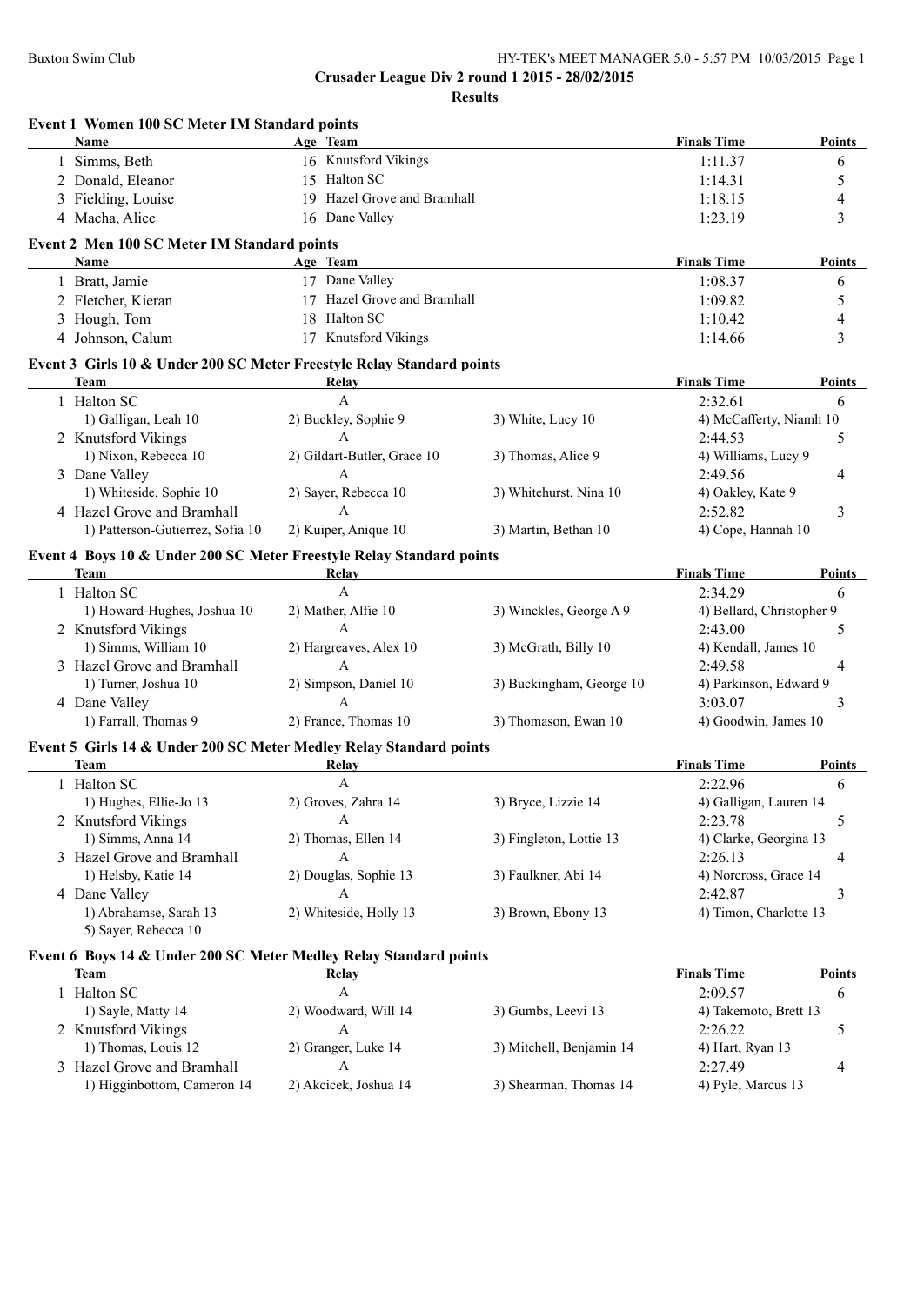4 Whiteside, Holly

**Crusader League Div 2 round 1 2015 - 28/02/2015**

**Results**

## **(Event 6 Boys 14 & Under 200 SC Meter Medley Relay Standard points)**

| Team                                                               | Relay                       |                         | <b>Finals Time</b>    | Points        |
|--------------------------------------------------------------------|-----------------------------|-------------------------|-----------------------|---------------|
| 4 Dane Valley                                                      | A                           |                         | 2:36.00               | 3             |
| 1) Gittins, Matthew 14                                             | 2) Vitta, Edward 13         | 3) Whitehead, Harper 13 | 4) Goodwin, Thomas 13 |               |
| Event 7 Girls 12 & Under 50 SC Meter Butterfly Standard points     |                             |                         |                       |               |
| Name                                                               | Age Team                    |                         | <b>Finals Time</b>    | Points        |
| 1 West, Amy                                                        | 11 Hazel Grove and Bramhall |                         | 33.70                 | 6             |
| 2 Comline, Abigail                                                 | 12 Knutsford Vikings        |                         | 36.57                 | 5             |
| 3 Harris, Lucy                                                     | 12 Halton SC                |                         | 37.08                 | 4             |
| 4 Ogden, Georgia                                                   | 12 Dane Valley              |                         | 40.44                 | 3             |
| Event 8 Boys 12 & Under 50 SC Meter Butterfly Standard points      |                             |                         |                       |               |
| <b>Name</b>                                                        | Age Team                    |                         | <b>Finals Time</b>    | Points        |
| 1 Buckley, Daniel                                                  | 12 Halton SC                |                         | 31.21                 | 6             |
| 2 Thomas, Louis                                                    | 12 Knutsford Vikings        |                         | 35.87                 | 5             |
| 3 Walker, Angus                                                    | 11 Dane Valley              |                         | 39.44                 | 4             |
| 4 Crompton, Max                                                    | 12 Hazel Grove and Bramhall |                         | 46.57                 | 3             |
| Event 9 Women 100 SC Meter Backstroke Standard points              |                             |                         |                       |               |
| Name                                                               | Age Team                    |                         | <b>Finals Time</b>    | <b>Points</b> |
| 1 Simms, Beth                                                      | 16 Knutsford Vikings        |                         | 1:10.29               | 6             |
| 2 Hughes, Ellie-Jo                                                 | 13 Halton SC                |                         | 1:15.29               | 5             |
| 3 Jackson, Lauren                                                  | 15 Hazel Grove and Bramhall |                         | 1:22.06               | 4             |
| 4 Chadwick, Olivia                                                 | 15 Dane Valley              |                         | 1:24.12               | 3             |
| Event 10 Men 100 SC Meter Backstroke Standard points               |                             |                         |                       |               |
| <b>Name</b>                                                        | Age Team                    |                         | <b>Finals Time</b>    | <b>Points</b> |
| 1 Woodward, Will                                                   | 14 Halton SC                |                         | 1:06.14               | 6             |
| 2 Jones, Samuel                                                    | 16 Knutsford Vikings        |                         | 1:08.34               | 5             |
| 3 Clappison, Jake                                                  | 15 Hazel Grove and Bramhall |                         | 1:08.70               | 4             |
| 4 Thomas, Jamie                                                    | 15 Dane Valley              |                         | 1:12.44               | 3             |
| Event 11 Girls 10 & Under 50 SC Meter Breaststroke Standard points |                             |                         |                       |               |
| Name                                                               | Age Team                    |                         | <b>Finals Time</b>    | Points        |
| 1 Buckley, Sophie                                                  | 9 Halton SC                 |                         | 48.29                 | 6             |
| 2 Benbow, Fiona                                                    | 10 Hazel Grove and Bramhall |                         | 49.02                 | 5             |
| 3 Lea, Lydia                                                       | 10 Dane Valley              |                         | 50.00                 | 4             |
| 4 Thomas, Alice                                                    | 9 Knutsford Vikings         |                         | 55.10                 | 3             |
| Event 12 Boys 10 & Under 50 SC Meter Breaststroke Standard points  |                             |                         |                       |               |
| Name                                                               | Age Team                    |                         | <b>Finals Time</b>    | Points        |
| 1 Bellard, Christopher                                             | 9 Halton SC                 |                         | 51.33                 | 6             |
| 2 France, Thomas                                                   | 10 Dane Valley              |                         | 53.25                 | 5             |
| --- McGrath, Billy                                                 | 10 Knutsford Vikings        |                         | DQ                    |               |
| 4.4 Start before starting signal                                   |                             |                         |                       |               |
| --- Turner, Joshua                                                 | 10 Hazel Grove and Bramhall |                         | DQ                    |               |
| 7.5 Feet not turned out during the propulsive part of the kick     |                             |                         |                       |               |
| Event 13 Girls 14 & Under 50 SC Meter Freestyle Standard points    |                             |                         |                       |               |
| Name                                                               | Age Team                    |                         | <b>Finals Time</b>    | <b>Points</b> |
| 1 Bryce, Lizzie                                                    | 14 Halton SC                |                         | 30.23                 | 6             |
| 2 Fingleton, Lottie                                                | 13 Knutsford Vikings        |                         | 30.25                 | 5             |

3 Helsby, Katie 14 Hazel Grove and Bramhall 35.01 4<br>4 Whiteside, Holly 13 Dane Valley 35.66 3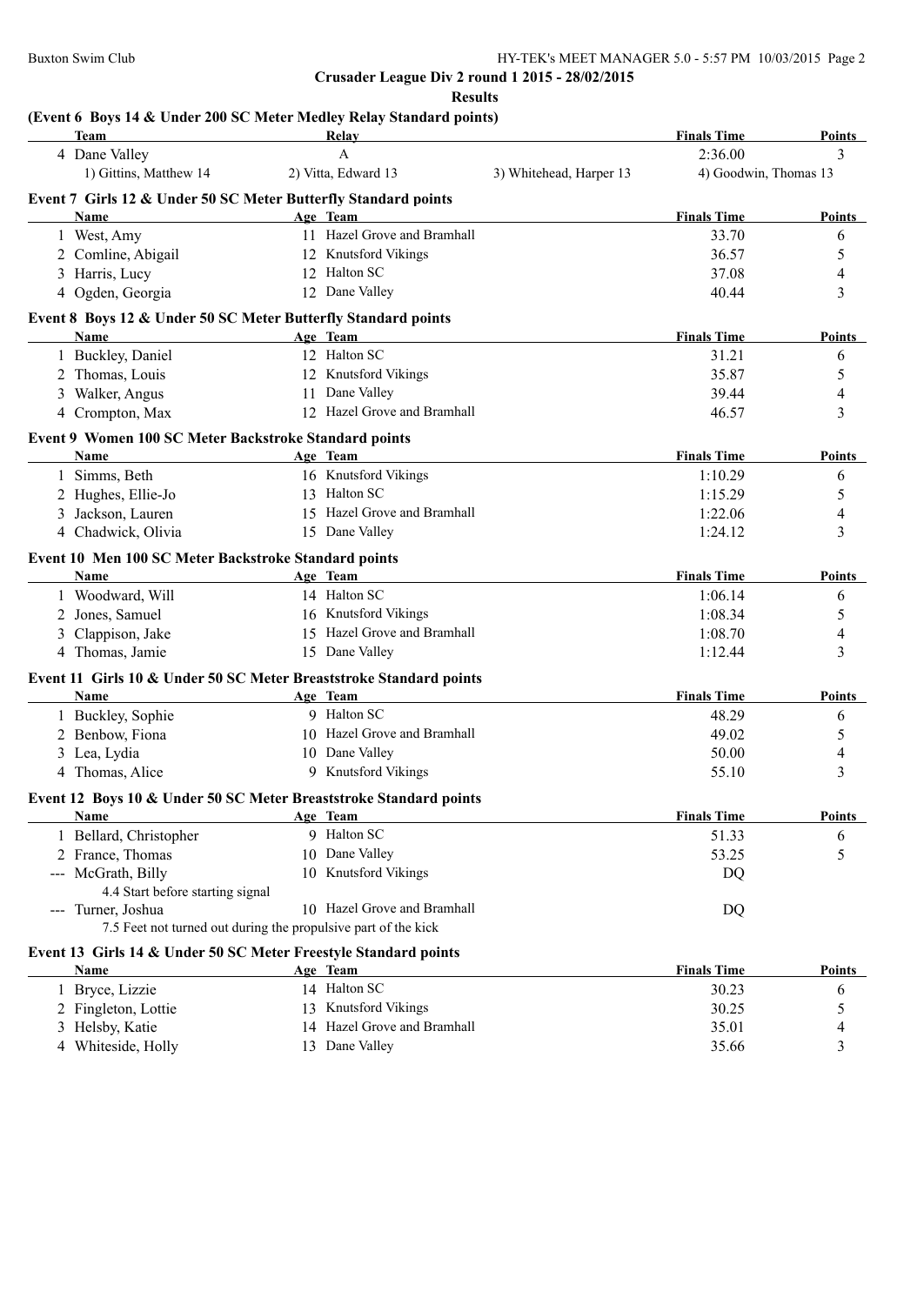|   | <b>Name</b>                                                           | Event 14 Boys 14 & Under 50 SC Meter Freestyle Standard points<br>Age Team     |                         | <b>Finals Time</b>          | <b>Points</b>                |
|---|-----------------------------------------------------------------------|--------------------------------------------------------------------------------|-------------------------|-----------------------------|------------------------------|
|   | 1 Woodward, Will                                                      | 14 Halton SC                                                                   |                         | 27.81                       | 6                            |
|   | 2 Mitchell, Benjamin                                                  | 14 Knutsford Vikings                                                           |                         | 31.28                       | 5                            |
| 3 | Pyle, Marcus                                                          | 13 Hazel Grove and Bramhall                                                    |                         | 31.39                       | $\overline{4}$               |
|   | 4 Horgan, Sam                                                         | 14 Dane Valley                                                                 |                         | 31.75                       | 3                            |
|   |                                                                       | Event 15 Girls 12 & Under 200 SC Meter Freestyle Relay Standard points         |                         |                             |                              |
|   | <b>Team</b>                                                           | Relay                                                                          |                         | <b>Finals Time</b>          | Points                       |
|   | 1 Halton SC                                                           | $\mathbf{A}$                                                                   |                         | 2:15.75                     | 6                            |
|   | 1) Mannion, Ami-Lee 12                                                | 2) Kelly, Emily 11                                                             | 3) Harris, Lucy 12      | 4) Brownlow, Emmie 11       |                              |
|   | 2 Knutsford Vikings                                                   | A                                                                              |                         | 2:17.35                     | 5                            |
|   | 1) Comline, Abigail 12                                                | 2) McIntosh, Lexie 12                                                          | 3) Hargreaves, Grace 11 | 4) Granger, Olivia 12       |                              |
|   | 3 Hazel Grove and Bramhall                                            | $\mathbf{A}$                                                                   |                         | 2:21.86                     | 4                            |
|   | 1) Akcicek, Jenny 11                                                  | 2) Parkinson, Madi 11                                                          | 3) Vernon, Amelie 12    | 4) Needham, Holly 11        |                              |
|   | 4 Dane Valley                                                         | $\mathbf{A}$                                                                   |                         | 2:32.32                     | 3                            |
|   | 1) Ogden, Georgia 12                                                  | 2) Bradley-Boffey, Chloe 12                                                    | 3) Page, Amy 11         | 4) Kensale, Phoebe 11       |                              |
|   |                                                                       |                                                                                |                         |                             |                              |
|   | Team                                                                  | Event 16 Boys 12 & Under 200 SC Meter Freestyle Relay Standard points<br>Relay |                         | <b>Finals Time</b>          | <b>Points</b>                |
|   | 1 Halton SC                                                           | A                                                                              |                         | 2:16.92                     | 6                            |
|   | 1) Buckley, Daniel 12                                                 | 2) Tout, Taylor 12                                                             | 3) Clayton, Sam 12      | 4) Gallimore, Jack C 11     |                              |
|   | 2 Knutsford Vikings                                                   | A                                                                              |                         | 2:19.62                     | 5                            |
|   | 1) Nixon, James 12                                                    | 2) Petty, James 12                                                             | 3) Hounsham, Ben 12     | 4) Taylor, Oliver 12        |                              |
|   | 3 Dane Valley                                                         | A                                                                              |                         | 2:36.62                     | 4                            |
|   | 1) Manley, Laurence 11                                                | 2) Lynch, Conall 11                                                            | 3) France, Joseph 12    | 4) Farrall, Jack 12         |                              |
|   | --- Hazel Grove and Bramhall                                          | A                                                                              |                         | DQ                          |                              |
|   | 4.4 Start before starting signal                                      |                                                                                |                         |                             |                              |
|   | 1) Cooper, Matthew 12                                                 | 2) Fisher, Max 11                                                              | 3) Crompton, Max 12     | 4) Johnson, Logan 12        |                              |
|   | Event 17 Women 200 SC Meter Medley Relay Standard points              |                                                                                |                         |                             |                              |
|   | <b>Team</b>                                                           | Relay                                                                          |                         | <b>Finals Time</b>          | Points                       |
|   | 1 Knutsford Vikings                                                   | $\mathbf{A}$                                                                   |                         | 2:14.66                     | 6                            |
|   | 1) Simms, Beth 16                                                     | 2) Hewett, Vicky 15                                                            | 3) Thomas, Megan 16     | 4) Allanson, Phoebe 18      |                              |
|   | 2 Halton SC                                                           | $\mathbf{A}$                                                                   |                         | 2:19.46                     | 5                            |
|   | 1) Donald, Eleanor 15                                                 | 2) Bate, Rachel A 15                                                           | 3) Bryce, Lizzie 14     | 4) Reid, Beth J 15          |                              |
|   |                                                                       |                                                                                |                         |                             |                              |
|   |                                                                       | $\mathbf{A}$                                                                   |                         |                             |                              |
|   | 3 Hazel Grove and Bramhall                                            |                                                                                |                         | 2:30.77                     | 4                            |
|   | 1) Huane, Katie 16                                                    | 2) Jackson, Lauren 15                                                          | 3) Fielding, Louise 19  | 4) Monaghan, Molly 17       |                              |
|   | 4 Dane Valley<br>1) Timon, Charlotte 13                               | A<br>2) Macha, Alice 16                                                        |                         | 2:42.50                     | 3                            |
|   |                                                                       |                                                                                | 3) Whiteside, Holly 13  | 4) Chadwick, Olivia 15      |                              |
|   | Event 18 Men 200 SC Meter Medley Relay Standard points<br><b>Team</b> |                                                                                |                         |                             |                              |
|   |                                                                       | Relay<br>A                                                                     |                         | <b>Finals Time</b>          | 6                            |
|   | 1 Halton SC                                                           |                                                                                |                         | 2:03.27                     |                              |
|   | 1) Sayle, Matty 14                                                    | 2) Hough, Tom 18                                                               | 3) Woodward, Will 14    | 4) Perry, Lewis 16          |                              |
|   | 2 Dane Valley                                                         | A                                                                              |                         | 2:04.31                     | 5                            |
|   | 1) Bratt, Jamie 17                                                    | 2) Whitehead, Sam 18                                                           | 3) Ceuppens, John 17    | 4) Ogden, Josh 16           |                              |
|   | 3 Knutsford Vikings                                                   | A                                                                              |                         | 2:08.75                     | 4                            |
|   | 1) Jones, Samuel 16                                                   | 2) Johnson, Calum 17                                                           | 3) Frost, George 16     | 4) Daly, James 15           |                              |
|   | 4 Hazel Grove and Bramhall                                            | A                                                                              | 3) Powell, Joshua 15    | 2:21.58                     | 3                            |
|   | 1) Helsby, Jamie 16                                                   | 2) Harvey, Robert 15                                                           |                         | 4) Cooke, George 15         |                              |
|   |                                                                       | Event 19 Girls 10 & Under 50 SC Meter Butterfly Standard points                |                         |                             |                              |
|   | <b>Name</b><br>Galligan, Leah                                         | Age Team<br>10 Halton SC                                                       |                         | <b>Finals Time</b><br>40.21 | Points<br><b>Points</b><br>6 |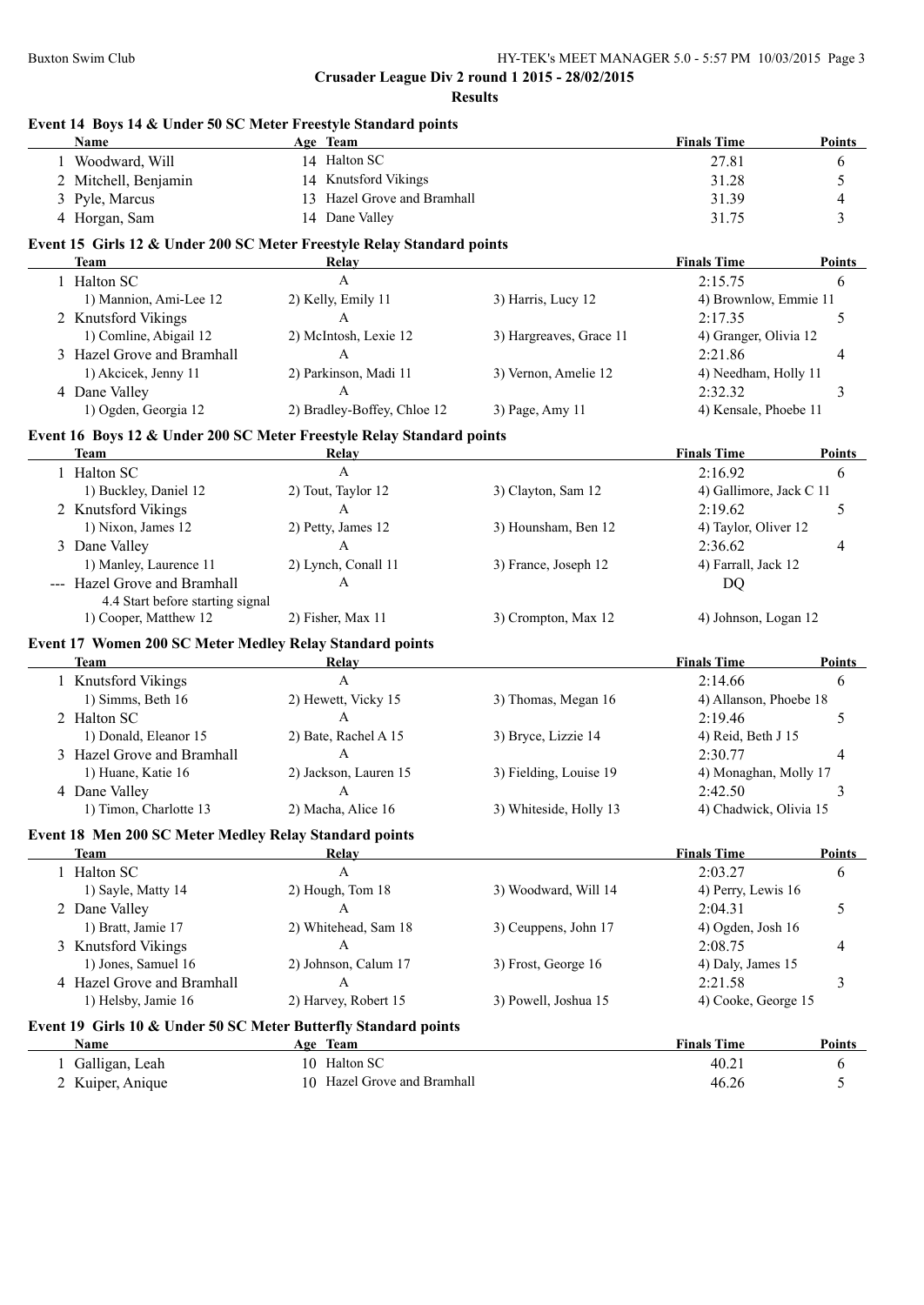| Name                                                                    | Age Team                    | <b>Finals Time</b> | <b>Points</b>  |
|-------------------------------------------------------------------------|-----------------------------|--------------------|----------------|
| 3 Nixon, Rebecca                                                        | 10 Knutsford Vikings        | 50.32              | 4              |
| 4 Whitehurst, Nina                                                      | 10 Dane Valley              | 54.00              | 3              |
| Event 20 Boys 10 & Under 50 SC Meter Butterfly Standard points          |                             |                    |                |
| Name                                                                    | Age Team                    | <b>Finals Time</b> | <b>Points</b>  |
| 1 Winckles, George A                                                    | 9 Halton SC                 | 43.75              | 6              |
| 2 Simms, William                                                        | 10 Knutsford Vikings        | 48.93              | 5              |
| 3 Parkinson, Edward                                                     | 9 Hazel Grove and Bramhall  | 49.54              | 4              |
| 4 Farrall, Thomas                                                       | 9 Dane Valley               | 1:08.07            | 3              |
| Event 21 Girls 14 & Under 50 SC Meter Backstroke Standard points        |                             |                    |                |
| <b>Name</b>                                                             | Age Team                    | <b>Finals Time</b> | <b>Points</b>  |
| 1 Faulkner, Abi                                                         | 14 Hazel Grove and Bramhall | 34.70              | 6              |
| 2 Simms, Anna                                                           | 14 Knutsford Vikings        | 35.41              | 5              |
| 3 Hughes, Ellie-Jo                                                      | 13 Halton SC                | 35.89              | 4              |
| 4 Abrahamse, Sarah                                                      | 13 Dane Valley              | 40.00              | 3              |
|                                                                         |                             |                    |                |
| Event 22 Boys 14 & Under 50 SC Meter Backstroke Standard points<br>Name | Age Team                    | <b>Finals Time</b> | <b>Points</b>  |
| 1 Sayle, Matty                                                          | 14 Halton SC                | 31.09              |                |
| 2 Thomas, Louis                                                         | 12 Knutsford Vikings        | 35.44              | 6<br>5         |
| 3 Higginbottom, Cameron                                                 | 14 Hazel Grove and Bramhall | 36.44              | 4              |
| 4 Gittins, Matthew                                                      | 14 Dane Valley              | 41.75              | 3              |
|                                                                         |                             |                    |                |
| Event 23 Girls 12 & Under 50 SC Meter Breaststroke Standard points      |                             |                    |                |
| Name                                                                    | Age Team                    | <b>Finals Time</b> | <b>Points</b>  |
| 1 Granger, Olivia                                                       | 12 Knutsford Vikings        | 41.72              | 6              |
| 2 Mannion, Ami-Lee                                                      | 12 Halton SC                | 41.82              | 5              |
| 3 Parkinson, Madi                                                       | 11 Hazel Grove and Bramhall | 43.32              | $\overline{4}$ |
| 4 Page, Amy                                                             | 11 Dane Valley              | 49.37              | 3              |
| Event 24 Boys 12 & Under 50 SC Meter Breaststroke Standard points       |                             |                    |                |
| Name                                                                    | Age Team                    | <b>Finals Time</b> | <b>Points</b>  |
| 1 Petty, James                                                          | 12 Knutsford Vikings        | 41.59              | 6              |
| 2 Clayton, Sam                                                          | 12 Halton SC                | 41.97              | 5              |
| 3 Farrall, Jack                                                         | 12 Dane Valley              | 46.66              | 4              |
| 4 West, Lewis                                                           | 12 Hazel Grove and Bramhall | 48.45              | 3              |
| Event 25 Women 100 SC Meter Freestyle Standard points                   |                             |                    |                |
| <b>Name</b>                                                             | Age Team                    | <b>Finals Time</b> | <b>Points</b>  |
| 1 Donald, Eleanor                                                       | 15 Halton SC                | 1:03.71            | 6              |
| 2 Simms, Beth                                                           | 16 Knutsford Vikings        | 1:04.41            | 5              |
| 3 Monaghan, Molly                                                       | 17 Hazel Grove and Bramhall | 1:09.51            | 4              |
| 4 Chadwick, Olivia                                                      | 15 Dane Valley              | 1:10.19            | 3              |
| Event 26 Men 100 SC Meter Freestyle Standard points                     |                             |                    |                |
| <b>Name</b>                                                             | Age Team                    | <b>Finals Time</b> | <b>Points</b>  |
| 1 Frost, George                                                         | 16 Knutsford Vikings        | 59.38              | 6              |
| 2 Whitehead, Sam                                                        | 18 Dane Valley              | 1:01.87            | 5              |
| 3 Clappison, Jake                                                       | 15 Hazel Grove and Bramhall | 1:02.01            | 4              |
|                                                                         |                             |                    | 3              |
| 4 Gumbs, Leevi                                                          | 13 Halton SC                | 1:04.34            |                |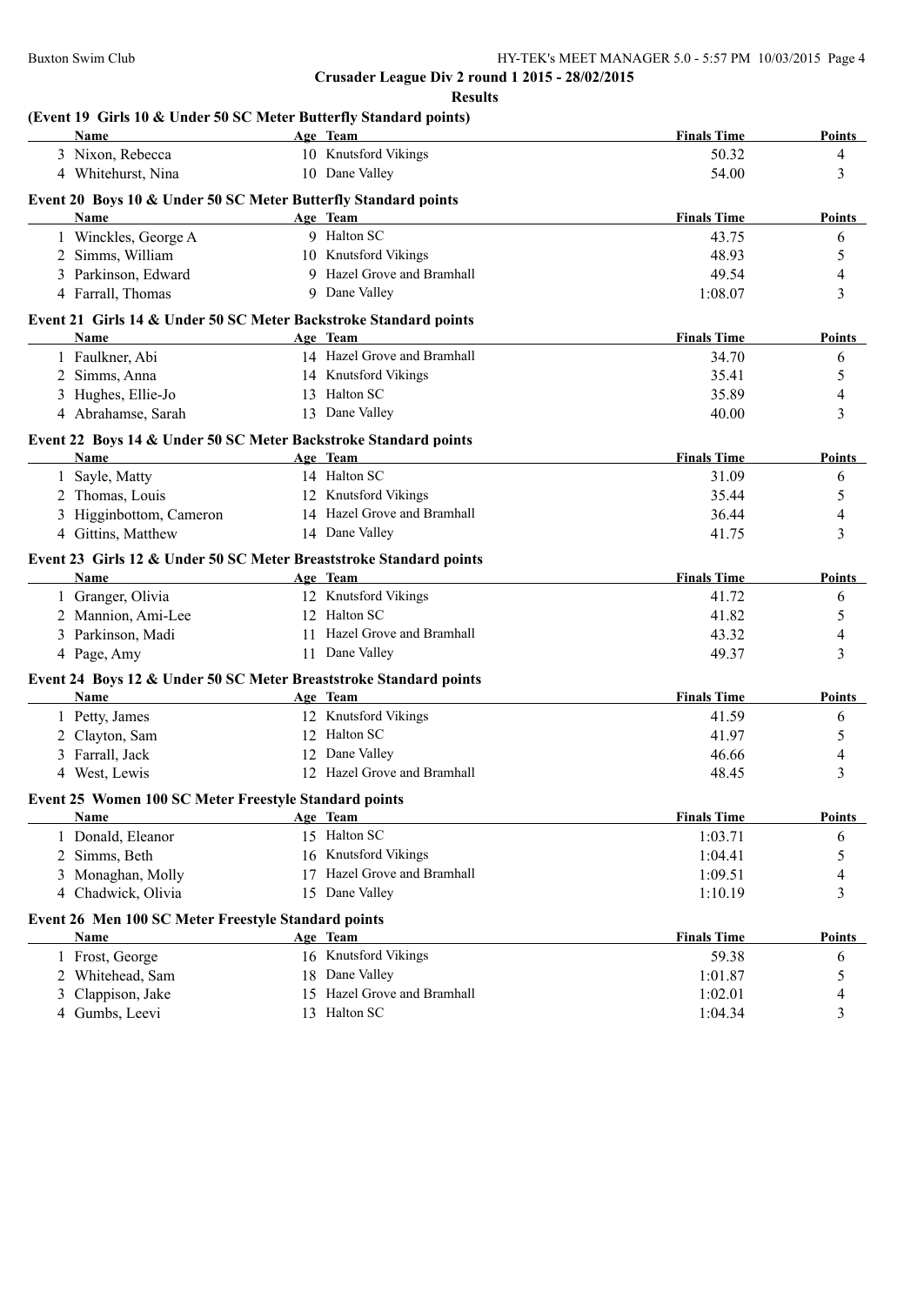**Results**

| <b>Team</b>                      | Relay                                                                                      |                                                                                           | <b>Finals Time</b>       | Points        |
|----------------------------------|--------------------------------------------------------------------------------------------|-------------------------------------------------------------------------------------------|--------------------------|---------------|
| 1 Halton SC                      | $\mathbf{A}$                                                                               |                                                                                           | 3:00.65                  | 6             |
| 1) Buckley, Sophie 9             | 2) White, Lucy 10                                                                          | 3) Galligan, Leah 10                                                                      | 4) McCafferty, Niamh 10  |               |
| 2 Hazel Grove and Bramhall       | $\mathbf{A}$                                                                               |                                                                                           | 3:19.45                  | 5             |
| 1) Patterson-Gutierrez, Sofia 10 | 2) Benbow, Fiona 10                                                                        | 3) Kuiper, Anique 10                                                                      | 4) Cope, Hannah 10       |               |
| 3 Knutsford Vikings              | $\mathbf{A}$                                                                               |                                                                                           | 3:23.19                  | 4             |
| 1) Gildart-Butler, Grace 10      | 2) Thomas, Alice 9                                                                         | 3) Nixon, Rebecca 10                                                                      | 4) Williams, Lucy 9      |               |
| 4 Dane Valley                    | $\mathbf{A}$                                                                               |                                                                                           | 3:23.32                  | 3             |
| 1) Whiteside, Sophie 10          | 2) Lea, Lydia 10                                                                           | 3) Whitehurst, Nina 10                                                                    | 4) Oakley, Kate 9        |               |
|                                  | Event 28 Boys 10 & Under 200 SC Meter Medley Relay Standard points                         |                                                                                           |                          |               |
| <b>Team</b>                      | Relay                                                                                      |                                                                                           | <b>Finals Time</b>       | Points        |
| 1 Halton SC                      | A                                                                                          |                                                                                           | 3:02.02                  | 6             |
| 1) Howard-Hughes, Joshua 10      | 2) Bellard, Christopher 9                                                                  | 3) Winckles, George A 9                                                                   | 4) Mather, Alfie 10      |               |
| 2 Knutsford Vikings              | A                                                                                          |                                                                                           | 3:19.37                  | 5             |
| 1) Hargreaves, Alex 10           | 2) McGrath, Billy 10                                                                       | 3) Simms, William 10                                                                      | 4) Kendall, James 10     |               |
| --- Dane Valley                  | $\mathsf{A}$                                                                               |                                                                                           | DQ                       |               |
|                                  | 10.1 Stroke Infraction swimmer #3: 8.2 Arms not brought forward together - fly             |                                                                                           |                          |               |
| 1) Farrall, Thomas 9             | 2) France, Thomas 10                                                                       | 3) Goodwin, James 10                                                                      | 4) Thomason, Ewan 10     |               |
| --- Hazel Grove and Bramhall     | A                                                                                          |                                                                                           | DQ                       |               |
|                                  | 10.1 Stroke Infraction swimmer #2: 7.3 Elbows over water except last stroke before turn, d |                                                                                           |                          |               |
| 1) Simpson, Daniel 10            | 2) Turner, Joshua 10                                                                       | 3) Parkinson, Edward 9                                                                    | 4) Buckingham, George 10 |               |
|                                  | Event 29 Girls 14 & Under 200 SC Meter Freestyle Relay Standard points                     |                                                                                           |                          |               |
| Team                             | Relay                                                                                      |                                                                                           | <b>Finals Time</b>       | Points        |
| 1 Knutsford Vikings              | A                                                                                          |                                                                                           | 2:08.13                  | 6             |
| 1) Fingleton, Lottie 13          | 2) Thomas, Ellen 14                                                                        | 3) Clarke, Georgina 13                                                                    | 4) Simms, Anna 14        |               |
| 2 Halton SC                      | A                                                                                          |                                                                                           | 2:09.78                  | 5             |
| 1) Hughes, Ellie-Jo 13           | 2) Bryce, Lizzie 14                                                                        | 3) Groves, Zahra 14                                                                       | 4) Galligan, Lauren 14   |               |
| 3 Hazel Grove and Bramhall       | A                                                                                          |                                                                                           | 2:17.98                  | 4             |
|                                  | 2) Douglas, Sophie 13                                                                      |                                                                                           | 4) Norcross, Grace 14    |               |
| 1) Faulkner, Abi 14              | A                                                                                          | 3) Helsby, Katie 14                                                                       |                          |               |
| 4 Dane Valley                    |                                                                                            |                                                                                           | 2:25.63                  | 3             |
| 1) Brown, Ebony 13               | 2) Abrahamse, Sarah 13                                                                     | 3) Timon, Charlotte 13                                                                    | 4) Kensale, Phoebe 11    |               |
|                                  | Event 30 Boys 14 & Under 200 SC Meter Freestyle Relay Standard points                      |                                                                                           |                          |               |
| <b>Team</b>                      | <b>Relay</b>                                                                               | the control of the control of the control of the control of the control of the control of | <b>Finals Time</b>       | <b>Points</b> |
| 1 Halton SC                      | $\mathbf{A}$                                                                               |                                                                                           | 1:59.70                  | 6             |
| 1) Woodward, Will 14             | 2) Sayle, Matty 14                                                                         | 3) Gumbs, Leevi 13                                                                        | 4) Takemoto, Brett 13    |               |
| 2 Hazel Grove and Bramhall       | $\mathbf{A}$                                                                               |                                                                                           | 2:08.51                  | 5             |
| 1) Shearman, Thomas 14           | 2) Higginbottom, Cameron 14                                                                | 3) Pyle, Marcus 13                                                                        | 4) Akcicek, Joshua 14    |               |
| 3 Dane Valley                    | A                                                                                          |                                                                                           | 2:13.94                  | 4             |
| 1) Whitehead, Harper 13          | 2) Vitta, Edward 13                                                                        | 3) Horgan, Sam 14                                                                         | 4) Goodwin, Thomas 13    |               |
| 4 Knutsford Vikings              | A                                                                                          |                                                                                           | 2:17.81                  | 3             |
| 1) Mitchell, Benjamin 14         | 2) Granger, Luke 14                                                                        | 3) Hart, Ryan 13                                                                          | 4) Taylor, Oliver 12     |               |
|                                  | Event 31 Girls 12 & Under 50 SC Meter Backstroke Standard points                           |                                                                                           |                          |               |
| Name                             | Age Team                                                                                   |                                                                                           | <b>Finals Time</b>       | Points        |
| 1 Harris, Lucy                   | 12 Halton SC                                                                               |                                                                                           | 36.22                    | 6             |
| 2 McIntosh, Lexie                | 12 Knutsford Vikings                                                                       |                                                                                           | 37.91                    | 5             |
| 3 Akcicek, Jenny                 | 11 Hazel Grove and Bramhall                                                                |                                                                                           | 44.54                    | 4             |
| 4 Cameron, Emily                 | 11 Dane Valley                                                                             |                                                                                           | 48.66                    | 3             |
|                                  |                                                                                            |                                                                                           |                          |               |
|                                  | Event 32 Boys 12 & Under 50 SC Meter Backstroke Standard points                            |                                                                                           |                          |               |
| Name                             | Age Team                                                                                   |                                                                                           | <b>Finals Time</b>       | <b>Points</b> |
| 1 Buckley, Daniel                | 12 Halton SC                                                                               |                                                                                           | 33.01                    | 6             |

## **Event 27 Girls 10 & Under 200 SC Meter Medley Relay Standard points**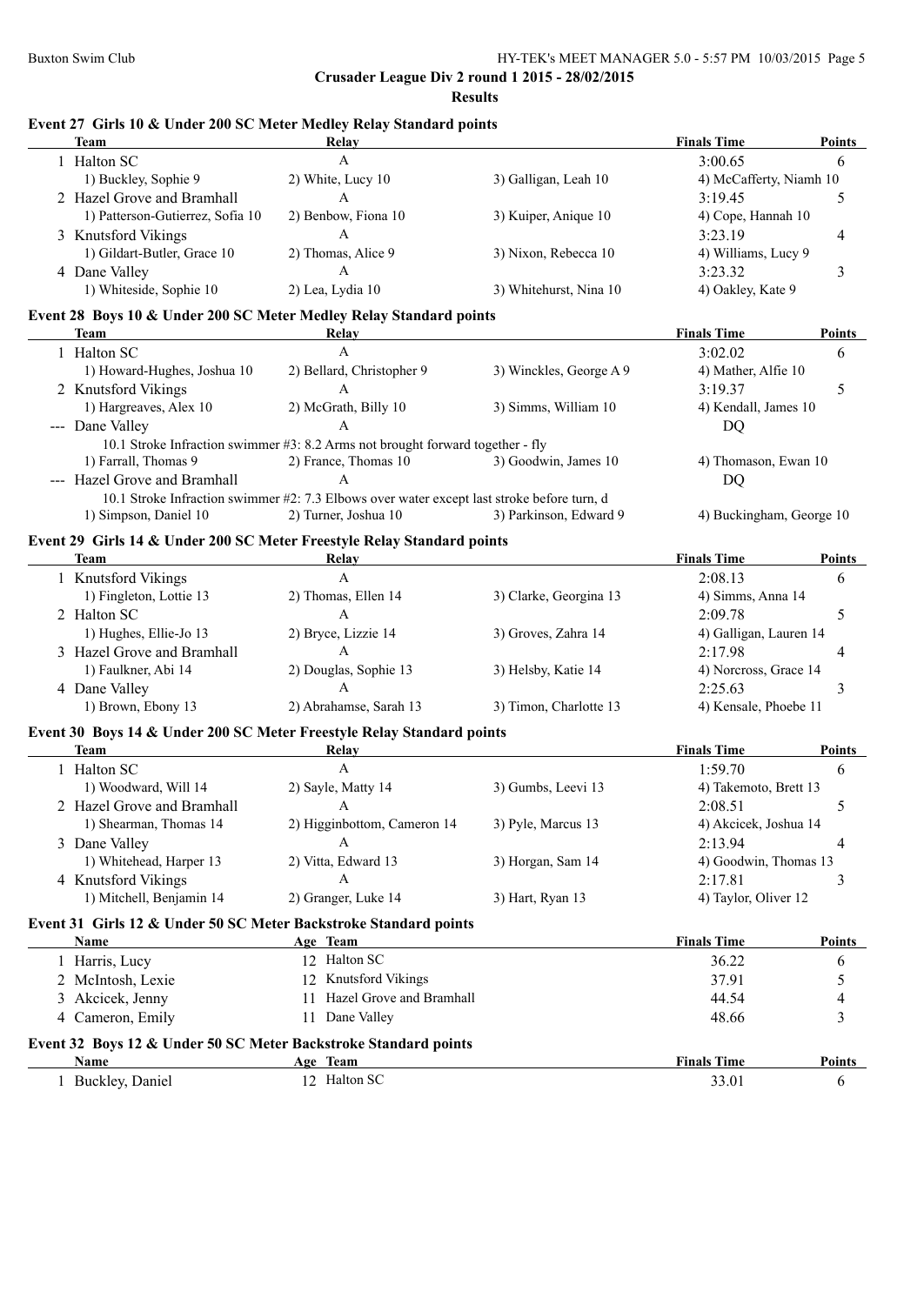**Results**

# **(Event 32 Boys 12 & Under 50 SC Meter Backstroke Standard points)**

| Name                                                                | Age Team                                                      |                       | <b>Finals Time</b>    | <b>Points</b> |
|---------------------------------------------------------------------|---------------------------------------------------------------|-----------------------|-----------------------|---------------|
| 2 Thomas, Louis                                                     | 12 Knutsford Vikings                                          |                       | 36.28                 | 5             |
| 3 Farrall, Jack                                                     | 12 Dane Valley                                                |                       | 40.50                 | 4             |
| --- Fisher, Max                                                     | 11 Hazel Grove and Bramhall                                   |                       | <b>DQ</b>             |               |
|                                                                     | 6.2 Left position on the back (other than to initiate a turn) |                       |                       |               |
| Event 33 Women 100 SC Meter Breaststroke Standard points            |                                                               |                       |                       |               |
| Name                                                                | Age Team                                                      |                       | <b>Finals Time</b>    | Points        |
| 1 Thomas, Megan                                                     | 16 Knutsford Vikings                                          |                       | 1:26.54               | 6             |
| 2 Fielding, Louise                                                  | 19 Hazel Grove and Bramhall                                   |                       | 1:29.31               | 5             |
| 3 Reid, Beth J                                                      | 15 Halton SC                                                  |                       | 1:29.73               | 4             |
| 4 Whiteside, Holly                                                  | 13 Dane Valley                                                |                       | 1:34.56               | 3             |
| Event 34 Men 100 SC Meter Breaststroke Standard points              |                                                               |                       |                       |               |
| Name                                                                | Age Team                                                      |                       | <b>Finals Time</b>    | <b>Points</b> |
| 1 Hough, Tom                                                        | 18 Halton SC                                                  |                       | 1:13.30               | 6             |
| 2 Jones, Samuel                                                     | 16 Knutsford Vikings                                          |                       | 1:16.38               | 5             |
| 3 Grace, Alexander                                                  | 15 Dane Valley                                                |                       | 1:26.13               | 4             |
| 4 Harvey, Robert                                                    | 15 Hazel Grove and Bramhall                                   |                       | 1:31.68               | 3             |
| Event 35 Girls 10 & Under 50 SC Meter Freestyle Standard points     |                                                               |                       |                       |               |
| Name                                                                | Age Team                                                      |                       | <b>Finals Time</b>    | <b>Points</b> |
| 1 Galligan, Leah                                                    | 10 Halton SC                                                  |                       | 36.88                 | 6             |
| 2 Nixon, Rebecca                                                    | 10 Knutsford Vikings                                          |                       | 41.75                 | 5             |
| 3 Sayer, Rebecca                                                    | 10 Dane Valley                                                |                       | 42.66                 | 4             |
| 4 Martin, Bethan                                                    | 10 Hazel Grove and Bramhall                                   |                       | 45.77                 | 3             |
| Event 36 Boys 10 & Under 50 SC Meter Freestyle Standard points      |                                                               |                       |                       |               |
| <b>Name</b>                                                         | Age Team                                                      |                       | <b>Finals Time</b>    | <b>Points</b> |
| 1 Howard-Hughes, Joshua                                             | 10 Halton SC                                                  |                       | 32.48                 | 6             |
| 2 Hargreaves, Alex                                                  | 10 Knutsford Vikings                                          |                       | 43.94                 | 5             |
| 3 Goodwin, James                                                    | 10 Dane Valley                                                |                       | 44.28                 | 4             |
| 4 Buckingham, George                                                | 10 Hazel Grove and Bramhall                                   |                       | 46.82                 | 3             |
| Event 37 Girls 14 & Under 50 SC Meter Butterfly Standard points     |                                                               |                       |                       |               |
| Name                                                                | Age Team                                                      |                       | <b>Finals Time</b>    | <b>Points</b> |
| 1 Bryce, Lizzie                                                     | 14 Halton SC                                                  |                       | 31.77                 | 6             |
| 2 Fingleton, Lottie                                                 | 13 Knutsford Vikings                                          |                       | 35.75                 | 5             |
| 3 Norcross, Grace                                                   | 14 Hazel Grove and Bramhall                                   |                       | 37.51                 | 4             |
| 4 Timon, Charlotte                                                  | 13 Dane Valley                                                |                       | 48.88                 | 3             |
| Event 38 Boys 14 & Under 50 SC Meter Butterfly Standard points      |                                                               |                       |                       |               |
| Name                                                                | Age Team                                                      |                       | <b>Finals Time</b>    | Points        |
| 1 Sayle, Matty                                                      | 14 Halton SC                                                  |                       | 29.01                 | 6             |
| 2 Shearman, Thomas                                                  | 14 Hazel Grove and Bramhall                                   |                       | 33.64                 | 5             |
| 3 Mitchell, Benjamin                                                | 14 Knutsford Vikings                                          |                       | 33.88                 | 4             |
| 4 Whitehead, Harper                                                 | 13 Dane Valley                                                |                       | 38.56                 | 3             |
| Event 39 Girls 12 & Under 200 SC Meter Medley Relay Standard points |                                                               |                       |                       |               |
| <b>Team</b>                                                         | Relay                                                         |                       | <b>Finals Time</b>    | <b>Points</b> |
| 1 Halton SC                                                         | A                                                             |                       | 2:34.51               | 6             |
| 1) Harris, Lucy 12                                                  | 2) Mannion, Ami-Lee 12                                        | 3) Brownlow, Emmie 11 | 4) Burton, Jessica 12 |               |
| 2 Hazel Grove and Bramhall                                          | A                                                             |                       | 2:36.09               | 5             |
| 1) Needham, Holly 11                                                | 2) Vernon, Amelie 12                                          | 3) Parkinson, Madi 11 | 4) Akcicek, Jenny 11  |               |
|                                                                     |                                                               |                       |                       |               |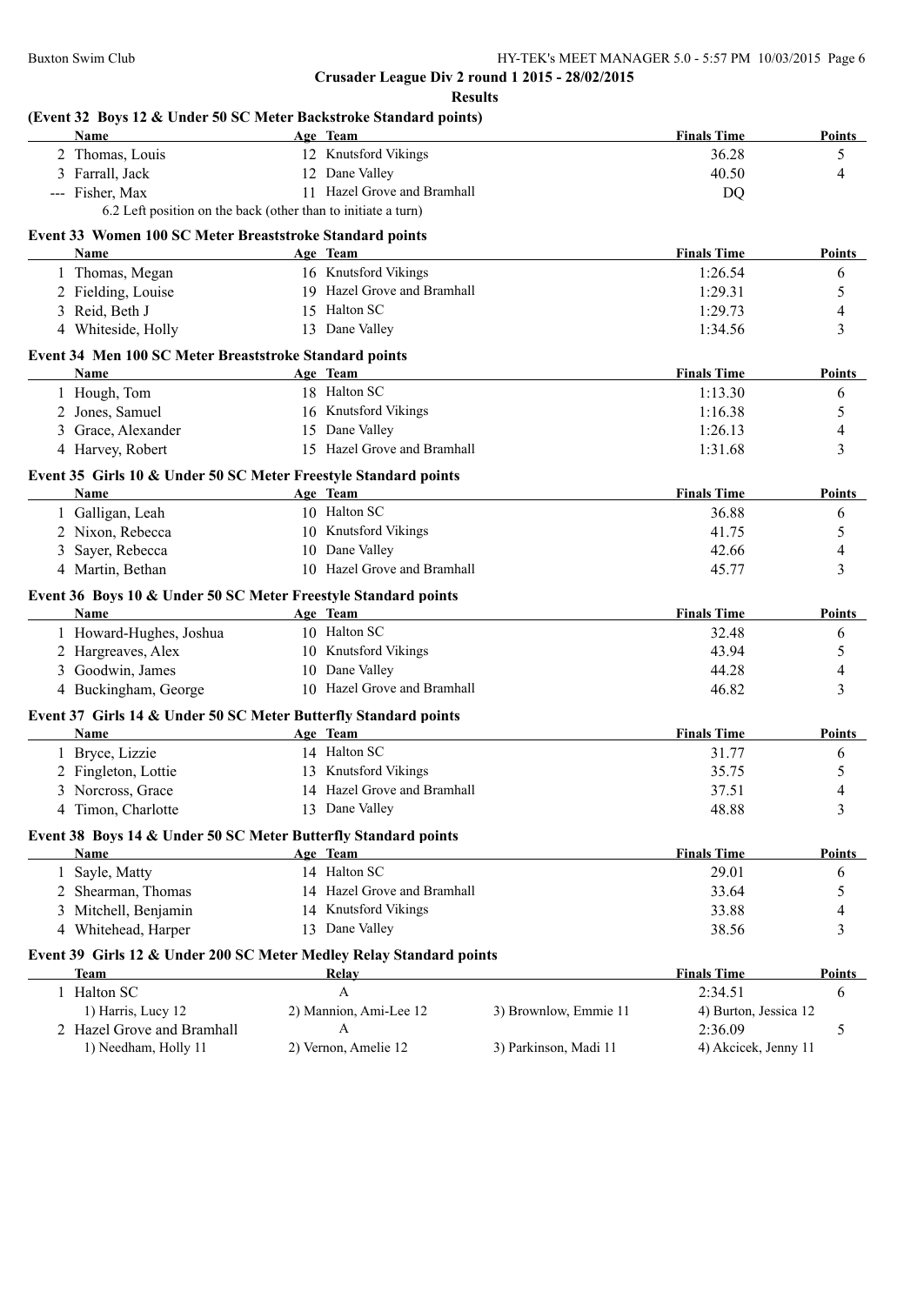|   | <b>Team</b>                                                     | Relay                                                                                      |                        | <b>Finals Time</b>      | Points        |
|---|-----------------------------------------------------------------|--------------------------------------------------------------------------------------------|------------------------|-------------------------|---------------|
|   | 3 Knutsford Vikings                                             | $\mathbf{A}$                                                                               |                        | 2:39.77                 | 4             |
|   | 1) Hargreaves, Grace 11                                         | 2) Granger, Olivia 12                                                                      | 3) McIntosh, Lexie 12  | 4) Comline, Abigail 12  |               |
|   | 4 Dane Valley                                                   | A                                                                                          |                        | 2:56.25                 | 3             |
|   | 1) Cameron, Emily 11                                            | 2) Bradley-Boffey, Chloe 12                                                                | 3) Ogden, Georgia 12   | 4) Kensale, Phoebe 11   |               |
|   |                                                                 | Event 40 Boys 12 & Under 200 SC Meter Medley Relay Standard points                         |                        |                         |               |
|   | <b>Team</b>                                                     | Relay                                                                                      |                        | <b>Finals Time</b>      | Points        |
|   | 1 Knutsford Vikings                                             | A                                                                                          |                        | 2:33.87                 | 6             |
|   | 1) Hounsham, Ben 12                                             | 2) Petty, James 12                                                                         | 3) Thomas, Louis 12    | 4) Nixon, James 12      |               |
|   | 2 Halton SC                                                     | A                                                                                          |                        | 2:35.50                 | 5             |
|   | 1) Buckley, Daniel 12                                           | 2) Clayton, Sam 12                                                                         | 3) Tout, Taylor 12     | 4) Gallimore, Jack C 11 |               |
|   | --- Dane Valley                                                 | A                                                                                          |                        | DQ                      |               |
|   | 10.1 Stroke Infraction swimmer #1                               |                                                                                            |                        |                         |               |
|   | 1) Manley, Laurence 11                                          | 2) France, Joseph 12                                                                       | 3) Walker, Angus 11    | 4) Lynch, Conall 11     |               |
|   | --- Hazel Grove and Bramhall                                    | $\mathsf{A}$                                                                               |                        | <b>DQ</b>               |               |
|   |                                                                 | 10.1 Stroke Infraction swimmer #1: 6.2 Left position on the back (other than to initiate a |                        |                         |               |
|   | 1) Fisher, Max 11                                               | 2) West, Lewis 12                                                                          | 3) Crompton, Max 12    | 4) Johnson, Logan 12    |               |
|   |                                                                 |                                                                                            |                        |                         |               |
|   | Event 41 Women 200 SC Meter Freestyle Relay Standard points     |                                                                                            |                        |                         |               |
|   | <b>Team</b>                                                     | Relay                                                                                      |                        | <b>Finals Time</b>      | Points        |
|   | 1 Knutsford Vikings                                             | $\mathbf{A}$                                                                               |                        | 2:02.47                 | 6             |
|   | 1) Simms, Beth 16                                               | 2) Thomas, Megan 16                                                                        | 3) Hewett, Vicky 15    | 4) Allanson, Phoebe 18  |               |
|   | 2 Halton SC                                                     | A                                                                                          |                        | 2:04.23                 | 5             |
|   | 1) Bate, Rachel A 15                                            | 2) Donald, Eleanor 15                                                                      | 3) Reid, Beth J 15     | 4) Bryce, Lizzie 14     |               |
|   | 3 Hazel Grove and Bramhall                                      | A                                                                                          |                        | 2:08.54                 | 4             |
|   | 1) Monaghan, Molly 17                                           | 2) Fielding, Louise 19                                                                     | 3) Jackson, Lauren 15  | 4) Huane, Katie 16      |               |
|   | 4 Dane Valley                                                   | A                                                                                          |                        | 2:10.38                 | 3             |
|   | 1) Whiteside, Holly 13                                          | 2) Macha, Alice 16                                                                         | 3) Abrahamse, Sarah 13 | 4) Chadwick, Olivia 15  |               |
|   | Event 42 Men 200 SC Meter Freestyle Relay Standard points       |                                                                                            |                        |                         |               |
|   | <b>Team</b>                                                     | <b>Relay</b>                                                                               |                        | <b>Finals Time</b>      | <b>Points</b> |
|   | 1 Dane Valley                                                   | $\mathbf{A}$                                                                               |                        | 1:48.12                 | 6             |
|   | 1) Vickers, Richard 16                                          | 2) Whitehead, Sam 18                                                                       | 3) Ogden, Josh 16      | 4) Bratt, Jamie 17      |               |
|   | 2 Knutsford Vikings                                             | $\mathbf{A}$                                                                               |                        | 1:54.97                 | 5             |
|   | 1) Frost, George 16                                             | 2) Jones, Samuel 16                                                                        | 3) Johnson, Calum 17   | 4) Daly, James 15       |               |
|   | 3 Halton SC                                                     | $\mathbf{A}$                                                                               |                        | 1:57.70                 | 4             |
|   | 1) Hough, Tom 18                                                | 2) Mannion, Joe 15                                                                         | 3) Gumbs, Leevi 13     | 4) Perry, Lewis 16      |               |
|   | 4 Hazel Grove and Bramhall                                      | A                                                                                          |                        | 2:03.32                 | 3             |
|   | 1) Cooke, George 15                                             | 2) Helsby, Jamie 16                                                                        | 3) Powell, Joshua 15   | 4) Johnson, Cameron 16  |               |
|   |                                                                 |                                                                                            |                        |                         |               |
|   | Name                                                            | Event 43 Girls 10 & Under 50 SC Meter Backstroke Standard points                           |                        |                         |               |
|   |                                                                 | Age Team<br>9 Halton SC                                                                    |                        | <b>Finals Time</b>      | <b>Points</b> |
|   | 1 Buckley, Sophie                                               |                                                                                            |                        | 44.75                   | 6             |
|   | 2 Gildart-Butler, Grace                                         | 10 Knutsford Vikings                                                                       |                        | 48.03                   | 5             |
|   | 3 Whiteside, Sophie                                             | 10 Dane Valley                                                                             |                        | 55.88                   | 4             |
|   | --- Patterson-Gutierrez, Sofia<br>6.5 Not on the back at finish | 10 Hazel Grove and Bramhall                                                                |                        | DQ                      |               |
|   |                                                                 | Event 44 Boys 10 & Under 50 SC Meter Backstroke Standard points                            |                        |                         |               |
|   | Name                                                            | Age Team                                                                                   |                        | <b>Finals Time</b>      | Points        |
|   | 1 Howard-Hughes, Joshua                                         | 10 Halton SC                                                                               |                        | 38.77                   | 6             |
|   | 2 Simms, William                                                | 10 Knutsford Vikings                                                                       |                        | 51.61                   | 5             |
| 3 | Simpson, Daniel                                                 | 10 Hazel Grove and Bramhall                                                                |                        | 54.95                   | 4             |
|   | 4 Farrall, Thomas                                               | 9 Dane Valley                                                                              |                        | 56.62                   | 3             |
|   |                                                                 |                                                                                            |                        |                         |               |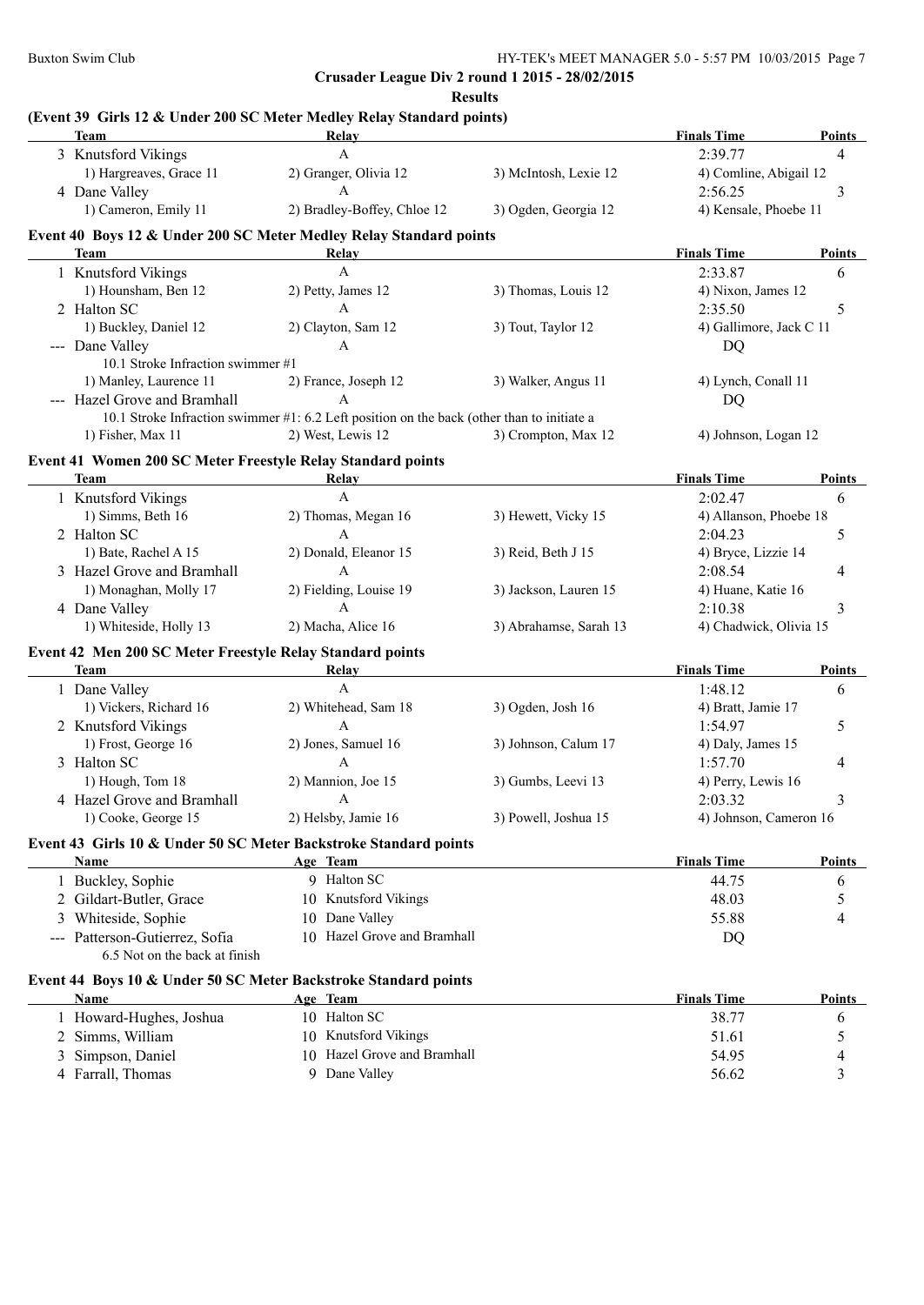| Event 45 Girls 14 & Under 50 SC Meter Breaststroke Standard points<br><b>Name</b> | Age Team                     |                                            | <b>Finals Time</b>     | Points        |
|-----------------------------------------------------------------------------------|------------------------------|--------------------------------------------|------------------------|---------------|
| 1 Thomas, Ellen                                                                   | 14 Knutsford Vikings         |                                            | 41.41                  | 6             |
|                                                                                   | 13 Hazel Grove and Bramhall  |                                            | 44.01                  |               |
| 2 Douglas, Sophie                                                                 | 14 Halton SC                 |                                            |                        | 5             |
| 3 Groves, Zahra                                                                   |                              |                                            | 44.07                  | 4             |
| 4 Brown, Ebony                                                                    | 13 Dane Valley               |                                            | 49.94                  | 3             |
| Event 46 Boys 14 & Under 50 SC Meter Breaststroke Standard points                 |                              |                                            |                        |               |
| Name                                                                              | Age Team                     |                                            | <b>Finals Time</b>     | Points        |
| 1 Woodward, Will                                                                  | 14 Halton SC                 |                                            | 34.85                  | 6             |
| 2 Granger, Luke                                                                   | 14 Knutsford Vikings         |                                            | 42.97                  | 5             |
| 3 Whitehead, Harper                                                               | 13 Dane Valley               |                                            | 45.66                  | 4             |
| 4 Akcicek, Joshua                                                                 | 14 Hazel Grove and Bramhall  |                                            | 49.09                  | 3             |
| Event 47 Girls 12 & Under 50 SC Meter Freestyle Standard points                   |                              |                                            |                        |               |
| <b>Name</b>                                                                       | Age Team                     |                                            | <b>Finals Time</b>     | Points        |
| 1 Mannion, Ami-Lee                                                                | 12 Halton SC                 |                                            | 32.52                  | 6             |
| 2 Needham, Holly                                                                  | 11 Hazel Grove and Bramhall  |                                            | 33.11                  | 5             |
| 3 McIntosh, Lexie                                                                 | 12 Knutsford Vikings         |                                            | 33.19                  | 4             |
| 4 Kensale, Phoebe                                                                 | 11 Dane Valley               |                                            | 34.18                  | 3             |
| Event 48 Boys 12 & Under 50 SC Meter Freestyle Standard points                    |                              |                                            |                        |               |
| Name                                                                              | Age Team                     |                                            | <b>Finals Time</b>     | Points        |
| 1 Howard-Hughes, Joshua                                                           | 10 Halton SC                 |                                            | 31.46                  | 6             |
| 2 Petty, James                                                                    | 12 Knutsford Vikings         |                                            | 33.10                  | 5             |
| 3 Cooper, Matthew                                                                 | 12 Hazel Grove and Bramhall  |                                            | 35.32                  | 4             |
| 4 Walker, Angus                                                                   | 11 Dane Valley               |                                            | 38.51                  | 3             |
| Event 49 Women 100 SC Meter Butterfly Standard points                             |                              |                                            |                        |               |
| Name                                                                              | Age Team                     |                                            | <b>Finals Time</b>     | <b>Points</b> |
| 1 Bate, Rachel A                                                                  | 15 Halton SC                 |                                            | 1:13.30                | 6             |
| 2 Huane, Katie                                                                    | 16 Hazel Grove and Bramhall  |                                            | 1:17.16                | 5             |
| 3 Allanson, Phoebe                                                                | 18 Knutsford Vikings         |                                            | 1:19.57                | 4             |
| --- Macha, Alice                                                                  | 16 Dane Valley               |                                            | <b>DQ</b>              |               |
| Event 50 Men 100 SC Meter Butterfly Standard points                               |                              |                                            |                        |               |
| Name                                                                              | Age Team                     |                                            | <b>Finals Time</b>     | Points        |
| 1 Sayle, Matty                                                                    | 14 Halton SC                 |                                            | 1:01.80                | 6             |
| 2 Fletcher, Kieran                                                                | 17 Hazel Grove and Bramhall  |                                            | 1:11.42                | 5             |
| 3 Vickers, Richard                                                                | 16 Dane Valley               |                                            | 1:11.63                | 4             |
| 4 Frost, George                                                                   | 16 Knutsford Vikings         |                                            | 1:12.41                | 3             |
|                                                                                   |                              |                                            |                        |               |
| Event 51 Mixed 200 SC Meter Cannon Relay Standard points<br><b>Team</b>           | Relay                        |                                            | <b>Finals Time</b>     | <b>Points</b> |
| 1 Halton SC                                                                       | A                            |                                            | 1:59.25                |               |
|                                                                                   |                              |                                            |                        | 6             |
| 1) Galligan, Leah W10                                                             | 2) Howard-Hughes, Joshua M10 | 3) Harris, Lucy W12                        | 4) Buckley, Daniel M12 |               |
| 5) Bryce, Lizzie W14                                                              | 6) Woodward, Will M14        | 7) Donald, Eleanor W15                     | 8) Sayle, Matty M14    |               |
| 2 Knutsford Vikings                                                               | A                            |                                            | 2:07.54                | 5             |
| 1) Nixon, Rebecca W10                                                             | 2) Simms, William M10        | 3) McIntosh, Lexie W12                     | 4) Petty, James M12    |               |
| 5) Simms, Anna W14                                                                | 6) Mitchell, Benjamin M14    | 7) Hewett, Vicky W15                       | 8) Frost, George M16   |               |
| 3 Hazel Grove and Bramhall                                                        | A                            |                                            | 2:08.13                | 4             |
| 1) Benbow, Fiona W10                                                              | 2) Parkinson, Edward M9      | 3) West, Amy W11<br>7) Monaghan, Molly W17 | 4) West, Lewis M12     |               |
| 5) Faulkner, Abi W14                                                              | 6) Clappison, Jake M15       | 8) Johnson, Cameron M16                    |                        |               |